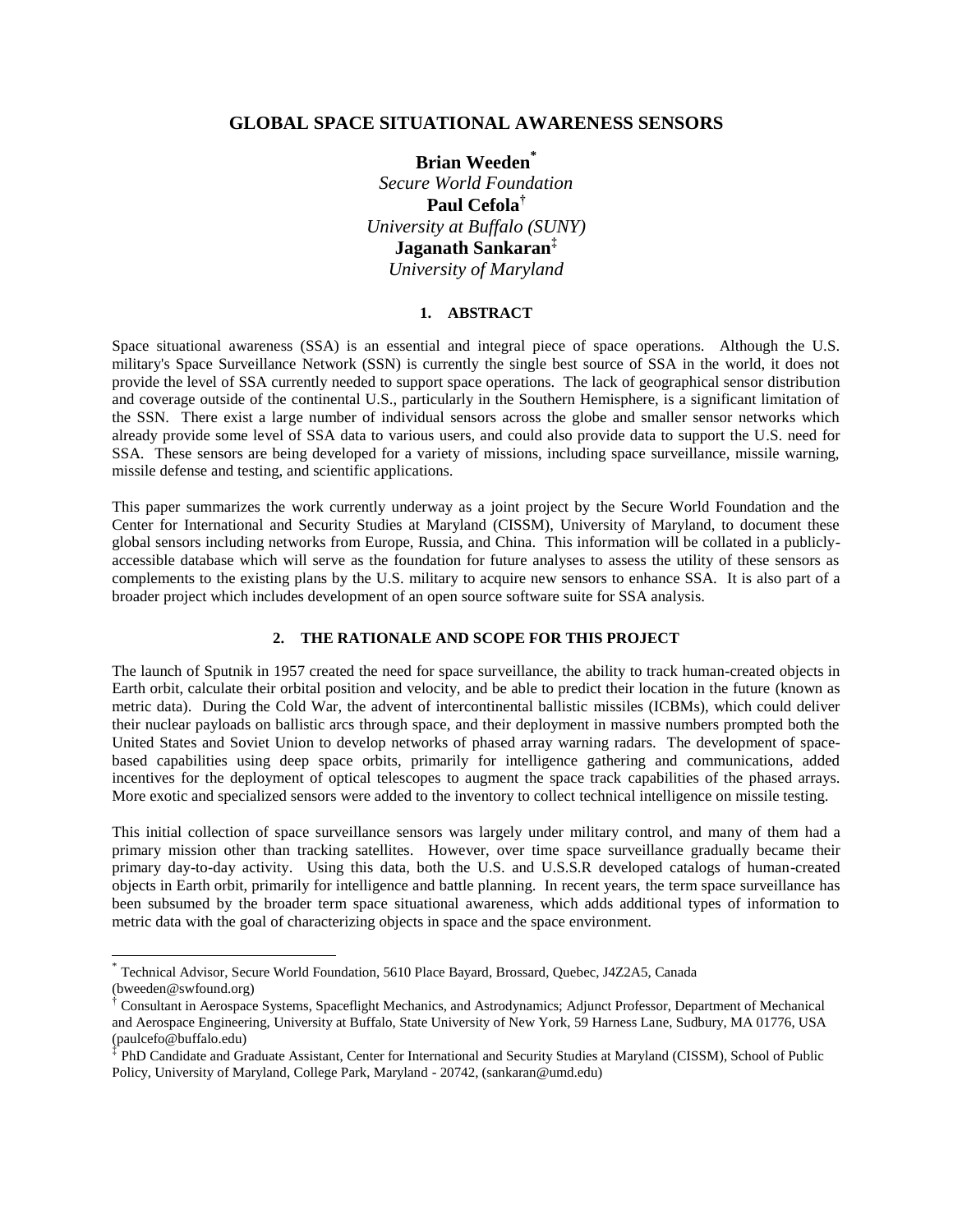Today, the world has changed significantly. Instead of two superpowers conducting and controlling much of the activity in space, an increasing number of nations are using space for civil, commercial, and military benefits. Ten nations have developed the capability to place objects into Earth orbit. More than seventy nations and international organizations currently operate satellites [\[1\]](#page-9-0). The number of human-created objects in Earth orbit has gone from zero in 1956 to more than 21,000 larger than 10 centimeters in diameter currently being tracked. Several hundred thousand additional pieces between 1 and 10 centimeters are largely untracked [\[2\]](#page-9-1). Approximately 1,000 of these objects are functioning satellites, which represent hundreds of billions of dollars in investment and revenue [\[3\]](#page-9-2).

Space Situational Awareness (SSA) capabilities have not kept pace with these changes. The national SSA capabilities operated by the U.S. and Russia still have by far the most capability, but they are struggling to meet today's demands. The huge leaps in computer hardware performance, drops in cost, and modern software techniques are largely unutilized. More importantly, both the U.S. and Russian systems are still controlled by their respective militaries and rely largely on the premise that national security is their only customer.

The vast majority of satellite owner-operators conduct their activities in orbit without knowledge of the objects around them or the space environment. Although space is by definition vast, certain regions of Earth orbit provide unique utility, and those regions are becoming increasingly congested. This combination of congestion and lack of information can lead to incidents in space, such as the February 2009 collision between the American Iridium 33 and Russian COSMOS 2251 [\[4\]](#page-9-3). The thousands of pieces of debris created by this event increased the risk of collision for other satellites in the same region. A similar catastrophic collision in geostationary Earth orbit (GEO) that generates a large amount of debris is one of the worst-case scenarios for the long-term sustainability of Earth orbit.

This paper outlines a project initiated and funded by Secure World Foundation to develop a publicly-accessible database of global SSA sensors based on open source information. This paper discusses the efforts to date and outlines futures plans for the project. In addition to fostering awareness of non-traditional SSA capabilities, the goal of the project is to establish a crowd-sourced data set which can be used for future analysis of combinations of various sensor and architectures for shared or collaborative SSA.

This paper is part of set of papers which have the overall goals of fostering SSA capabilities to support civil and commercial spaceflight safety and promote the long-term sustainability of the space environment. The authors believe that providing all space actors basic SSA data and analytical tools is essential to accomplishing these goals. The authors' approach to developing these analytical tools is summarized in two other papers, "Computer Systems and Algorithms for Space Situational Awareness: History and Future Development" [\[5\]](#page-9-4), and "Open Source Software Suite for Space Situational Awareness and Space Object Catalog Work" [\[6\]](#page-9-5).

## **3. SSA TO SUPPORT CIVIL AND COMMERCIAL SAFETY**

SSA can broadly be defined as characterizing the space environment and its effects on activities in space. This paper and project specifically focuses on SSA to enhance the safety of civil and commercial activities in space. The primary consideration is ensuring that all space actors have the basic SSA information and analytical tools necessary to operate in a safe and efficient manner, including avoiding catastrophic collisions with other space objects.

Under this definition and within these requirements, SSA for civil and commercial safety requires fusing at least three data sets: positional data on space debris, positional data on active satellites, and space weather. Building a catalog of accurate positional data for space debris requires a network of radar, optical, and other sensors that are geographically distributed around the Earth and in orbit. Observations from these sensors need to be combined using a mathematical process which incorporates accurate models for perturbations. A continuous feedback loop of observation, data association, propagation, tasking, and observing is required to maintain an accurate catalog. This process in general is called catalog maintenance [\[7\]](#page-9-6).

Active satellites can also be tracked using the same sensors and procedures. However, in most cases a satellite owner-operator is able to determine the location of their own satellite much more precisely than anyone else. Satellite owner-operators can use a variety of techniques, including satellite laser ranging (SLR) to on-board global positioning system (GPS) receivers that report the satellite's position and velocity vectors via telemetry. Active satellites also present an additional complication in that they maneuver, and doing so disrupts the catalog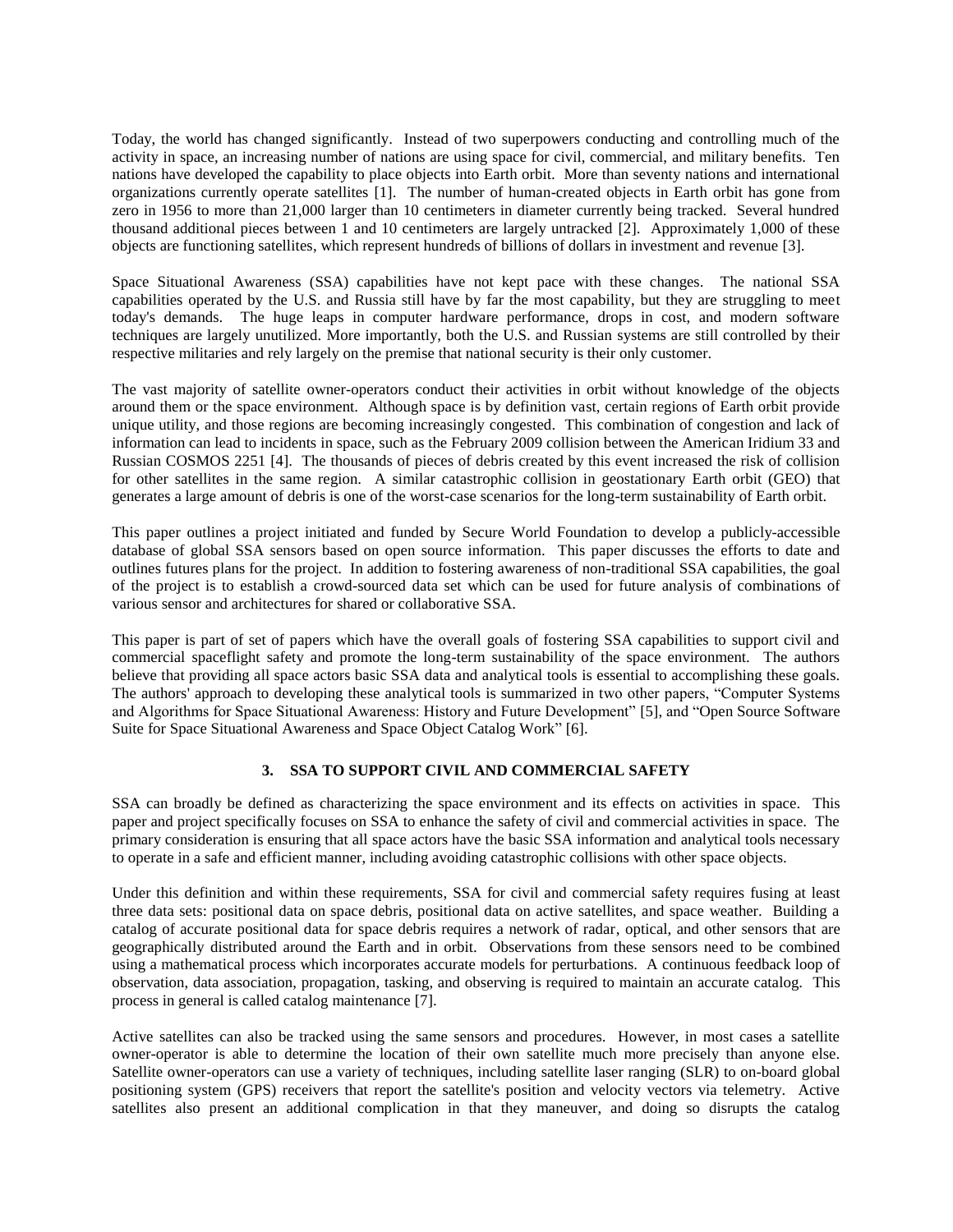maintenance process. Using a periodic track-and-revisit approach could result in a satellite which has maneuvered being untracked for a period of time, particularly if it is conducting a series of significant maneuvers such as transitioning from a GEO transfer orbit to its final slot in the operational GEO belt. Thus, positional data from satellite owner-operators is complementary to that collected by sensor networks.

Although it is feasible for one state to build the network of sensors required to accomplish this SSA task, the economic cost of doing so is prohibitive. Such a network would also be constrained to geographic locations owned by that state or by states that are amenable to entering into basing or other agreements. It is likely that the political issues stemming from these basing requirements would result in a set of suboptimal choices for sensor locations. Operations at geographically remote sites require complicated logistics, imposing additional costs and complexities.

Characterizing space weather, and in particular its effects on satellites, is a relatively new and still emerging field. Space weather can have a variety of effects on satellites and the space environment from subtle to catastrophic. The interplay between the Earth's magnetosphere and particle and field emissions from the Sun are the source of much of these effects. Periodic variations in the Sun's output causes changes in the density of the Earth's upper atmosphere, which in turn changes the amount of drag the upper atmosphere imparts on satellites in low Earth orbit (LEO). Coronal mass ejections (CMEs) and Solar flares release massive amounts of charged particles and electromagnetic (EM) energy that can damage or disrupt spacecraft operations.

Successful monitoring and prediction of space weather requires instruments to be placed where they can monitor the Sun. The L1 Lagrangian point between the Earth and the Sun is a prime location for this, as satellites in this location can continuously observe the Sun without being occluded by the Earth or the Moon. NASA's Solar Heliospheric Observatory (SOHO) and Advanced Composition Explorer (ACE) satellites are already at the Earth-Sun L1 point monitoring space weather, and there are plans for other nations to send additional spacecraft.

Taken in aggregate, the preceding requirements of a geographically distributed sensor network, owner-operator data, and space weather monitoring necessary for effective SSA lead strongly to the conclusion that international cooperation and data sharing among all space actors is beneficial, if not required. Combining or sharing data from existing sensors could alleviate the need to build new ones. Two-way data sharing between governments that operate sensors and satellite owner-operators provides both parties with a much more complete data set. And international cooperation on space weather detection and prediction can make more efficient use of limited budgets and long spacecraft design times.

#### **4. GLOBAL RADAR SSA SENSORS**

Radars form the backbone of an SSA system. Radar consists of at least one transmitter and receiver; the transmitter emits radio waves at a specific frequency. Some of these waves reflect off the target and are measured by the receiver, which is then able to calculate location of the target in relation to the radar. The primary advantages of radars are that they can actively measure the range and range rate to a target, and that some types of radars can accurately track many objects at once. The main disadvantages of radars are their cost, in initial construction and operations and maintenance, size, and complexity.

At the beginning of the space era, two radar concepts were available for space object tracking. The first is an interferometer-based system, also known as a bi-static or multi-static system, where the receiver and transmitter(s) were separated by a specific distance. Bistatic radar systems are especially well suited to so-called "fence" applications, where a continuous amount of energy is emitted in a certain direction. All objects passing through this "radar fence" will thus be tracked. The bistatic concept is illustrated in [Fig. 1.](#page-3-0)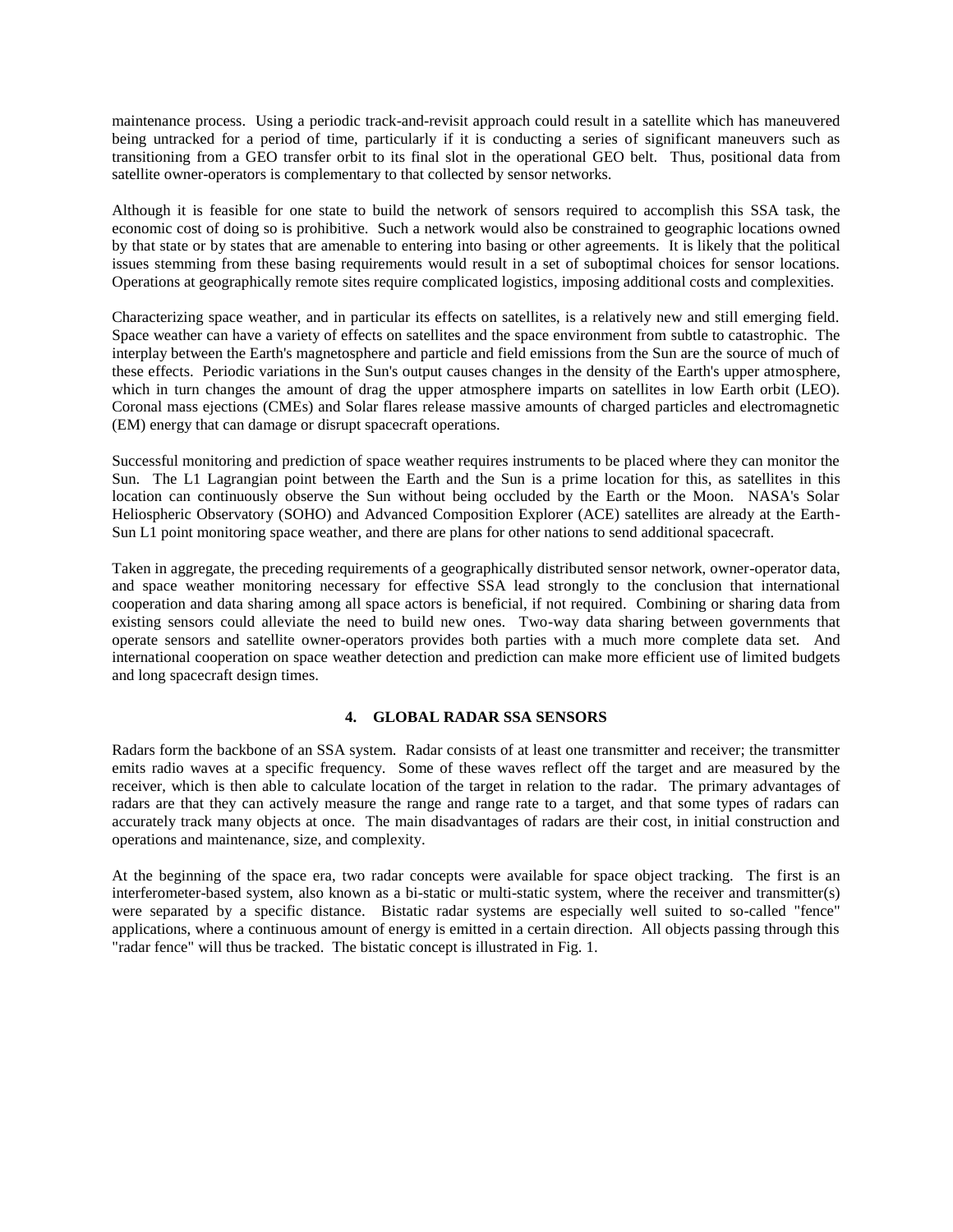

<span id="page-3-0"></span>The second initial radar concept was a monostatic radar which had collocated transmitting and receiving antennas, usually mounted on a parabolic dish that could be rotated and elevated. Monostatic radars mounted in this fashion are also known as mechanical trackers and are especially well suited to precision tracking of one or a few objects. With enough power, monostatic radars can also be used to track space objects in the GEO belt at more than 36,000 kilometers away. In regions with inclement weather, mechanical tracking radars are usually mounted inside domes which are made of a material that is transparent to EM radiation at their operating frequency. [Fig. 2](#page-3-1) demonstrates the monostatic radar concept.



**Fig. 2: Monostatic radar [\[8\]](#page-9-7)**

<span id="page-3-1"></span>During the space era, two additional radar paradigms have evolved: monostatic and bi-static radars employing phased array antennas. A phased array is a collection of small, identical antennas, usually mounted on a fixed "face", which can vary the phases of their respective signals. By doing so, the effective radiated energy can be "steered" or focused in a specific direction, and in many cases multiple independent "beams" of energy can be individually steered to multiple targets at once. Phased arrays tend to have more complicated supporting systems than mechanical radars [\[9\]](#page-9-8). [Fig. 3](#page-4-0) shows an example of a monostatic phased array with two separate faces operated by the U.S. military.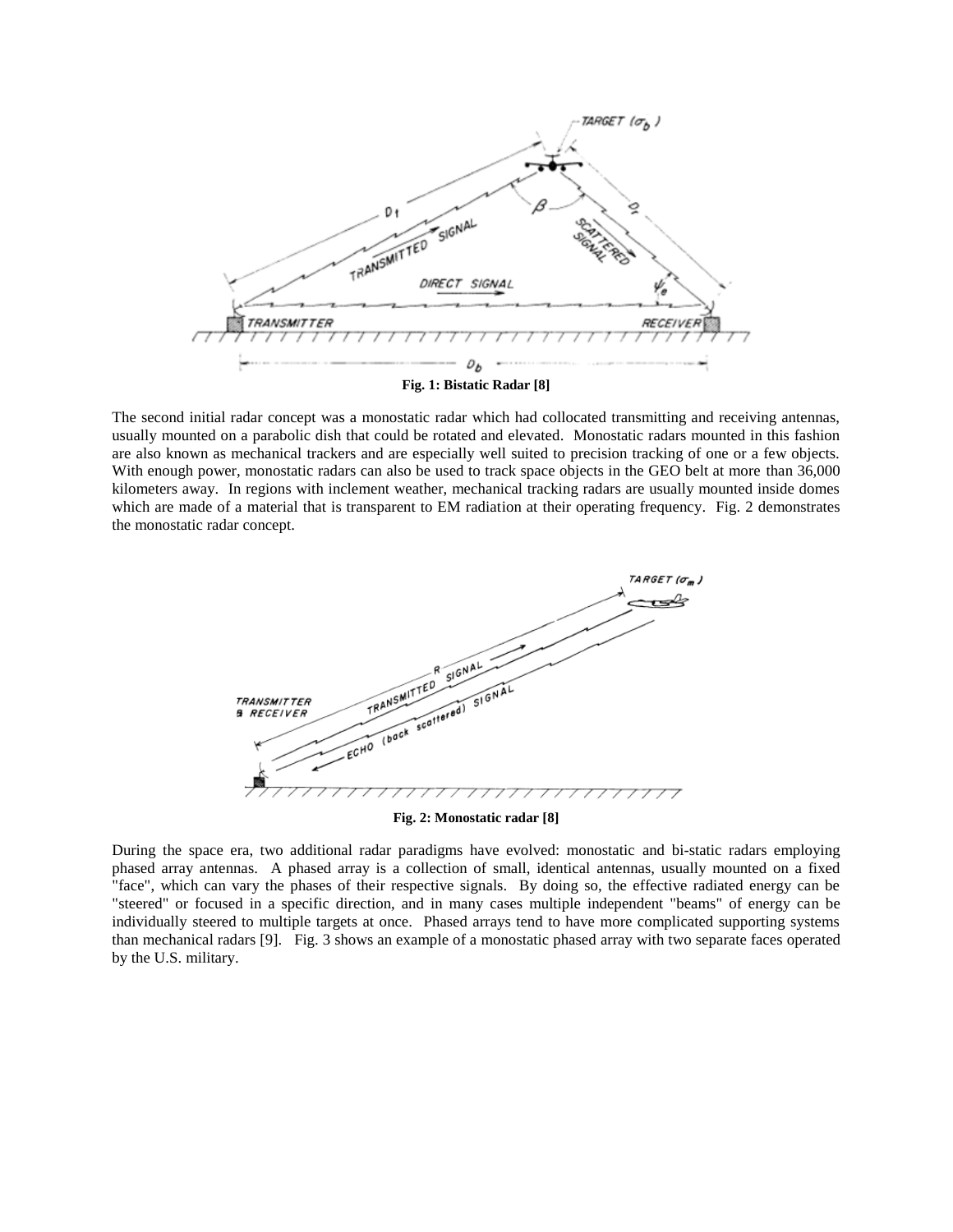

**Fig. 3: PAVE PAWS phased array at Clear AFS, Alaska**

#### <span id="page-4-0"></span>**United States**

The United States military operates the most capable set of radars for SSA as part of its Space Surveillance Network (SSN), and it is also the most documented system with many technical details in the open literature. The SSN utilizes phased arrays, dish-type mechanical trackers, and multistatic fences. Most of the phased array radars were originally built for the missile warning mission and thus were built on the periphery of the United States and the Northern Polar Region. Although some of the original sites have been shut down, several still remain active and today perform both space surveillance and missile warning missions.

These radars provide excellent overall coverage in LEO and good coverage in GEO, and allow the U.S. to maintain the most accurate and complete catalog of objects in LEO. However, their concentration in the Northern Hemisphere and the lack of any radars sensors in the Southern Hemisphere, Africa, South America, and Asia creates significant gaps in coverage. In particular, objects in highly eccentric, rapidly decaying orbit present a difficult problem. When their perigee is in the Northern Hemisphere, these objects are easily tracked by the radars. However, when perigee rotates south, the SSN must rely on attempts by optical telescopes to track the object at or near apogee. The rapid decay means that the altitude of apogee is changing significantly with every orbit.

The United States operates a host of other radars that are not part of the traditional SSN but could provide SSA data. The Missile Defense Agency operates a number of radars, including the Sea-Based X-Band Radar, which are currently dedicated to missile defense operations and testing but could provide SSA data. The U.S. Navy also operates 56 Arleigh Burke-class destroyers, which are equipped with the AN/SPY-1radar system. Primarily designed for tracking airborne threats, the AN/SPY-1 system is also part of the Aegis Ballistic Missile Defense System and has been used to successfully track space objects [\[11\]](#page-9-9). Other potential assets include the USNS *Observation Island*, which carries an AN/SPQ-11 phased array radar and is used for collecting technical intelligence on missile launches.

#### **Russia (Commonwealth of Independent States)**

Russia currently operates the second most capable network of SSA radars, after the U.S. As with the U.S., the Russian system is based largely on missile warning systems. Several of the original systems are no longer functional or were dismantled, and the remaining radars are spread out across the former Soviet Union; approximately half are located outside of Russian territory [\[12\]](#page-9-10). Russia has a series of bilateral agreements with the host countries to continue to operate these facilities [\[12\]](#page-9-10).

Russia operates two Daryal-type bistatic phased array radars in Pechora, Russia, and Gabala, Azerbaijan, although the Azerbaijan system's receiver and transmitter are closely related [\[12\]](#page-9-10). Each site consists of a receiver and transmitter operating in the VHF range. The Volga-type radar in Baranovichi, Belarus, is another bistatic phased array operating near 3 GHz. The Don-2N radar, known in the West as Pill Box, is a four-face phased array which is part of the ABM system protecting Moscow. Russia also maintains older Dnestr-M/Dnepr radars at Olenegork,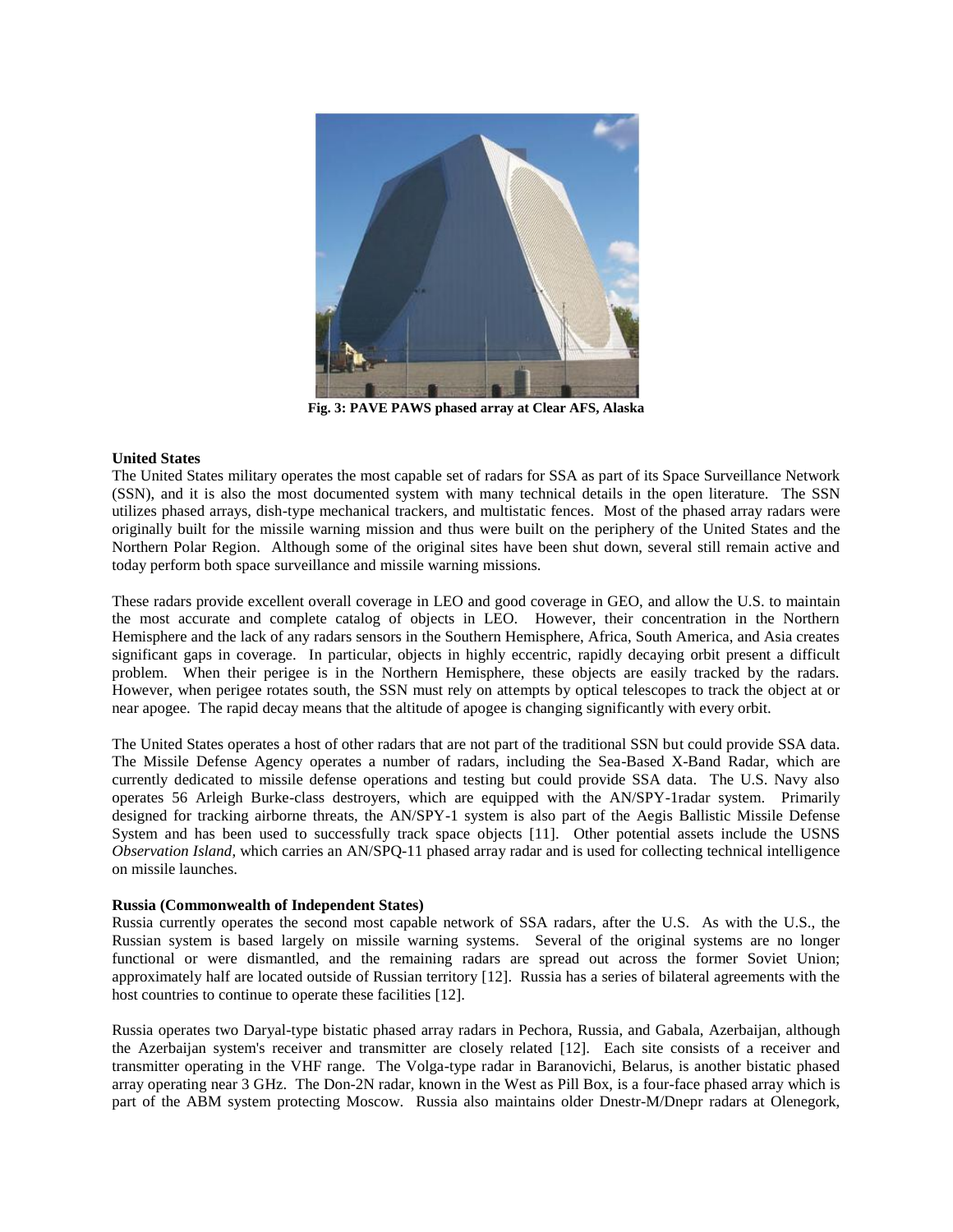Balkhash (Kazakhstan), and Mishelevka. [Fig.](#page-5-0) 4 shows the location and coverage of the Russian early warning radar network.



**Fig. 4: Russian early warning radars [\[12\]](#page-9-10)**

#### <span id="page-5-0"></span>**Europe**

Europe does not currently possess an SSA sensor network, although individual states operate a handful of significant radar installations. The French military owns the Grande Reseau Adapte a la Veille Spatiale (GRAVES) radar, which is a continuous wave bistatic fence. While bistatic radars have not been favored in recent years [\[10\]](#page-9-11), GRAVES uses a radar concept which joins the bistatic and phased-array concepts in a useful way [\[13\]](#page-9-12). The GRAVES concept involves a compromise concept which covering a "volume" rather than the very thin "envelops" distributed according to the optimal observation elevations. Instead, azimuths sweep with a beam which is wide in elevation and relatively narrow in azimuth. The GRAVES concept increases the frequency of observations and improves the responsiveness of the orbit determination process.

Another significant European radar is the German Tracking and Imaging Radar (TIRA) system operated FGAN Research Institute for High Frequency Physics and Radar Techniques. TIRA is a monostatic mechanical tracker that can track objects as small as 2cm at 1,000 kilometers altitude [\[14\]](#page-9-13). TIRA can also be used in a bistatic mode with the 100m receiver antenna of the Effelsberg radio telescope, which can increase its sensitivity to 1 cm. TIRA also has the capability to image objects in LEO using a higher frequency of 16.7 GHz imaging radar, with a resolution of 15 cm [\[14\]](#page-9-13).

Norway also maintains the GLOBUS II tracking radar in cooperation with the U.S. government. GLOBUS II is a deep space mechanical tracking radar that can both track and image objects in the GEO belt. Norway is also home for part of the European Incoherent Scatter (EISCAT) radar system which is used primarily for scientific research on the interaction between the Sun and the Earth through disturbances in the magnetosphere [\[15\]](#page-9-14). EISCAT radars used for space debris research consist of UHF and VHF mechanical trackers located in Tromsø, Norway and two more mechanical trackers in Longyearbyen, Svalbard. The EISCAT radars are typically used for beam park experiments, which track all the objects passing through a particular region of orbit over a fixed time period [\[16\]](#page-9-15).

#### **People's Republic of China (PRC)**

It is assumed by many observers that China possesses radars that are used for SSA, although this is not officially acknowledged by the PRC and little information is available publicly. The same physics and strategic, political, and geographic considerations that govern the location of U.S., Russian, and European SSA sensors will govern the location of Chinese SSA sensors and the technology used. China is believed to have a network of phased array radars, each likely to have 3,000 km range and 120 degree of azimuth coverage. Some of the possible locations and capabilities for Chinese phased array radars are discussed in Ref. **Error! Reference source not found.** and Ref. [17](#page-9-16)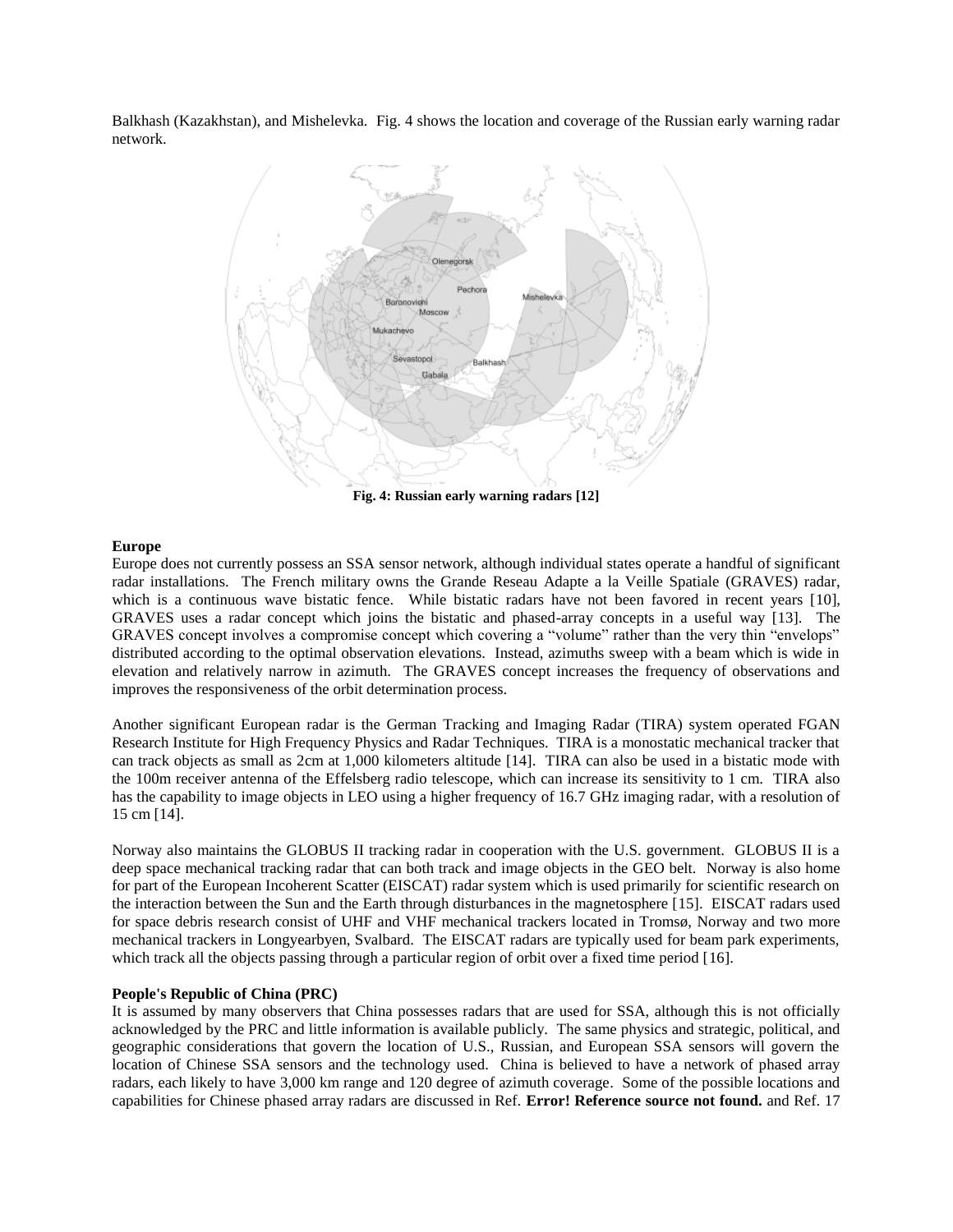and summarized in Table 1. Additionally, there is evidence that China has a long-range precision mechanical tracking radar [\[19\]](#page-9-17).

| <b>Location</b>      | <b>Coordinates</b> | <b>Maximum Range</b> | <b>Sector in Azimuth</b> |
|----------------------|--------------------|----------------------|--------------------------|
| NW China             | 87.5 E, 43.0 N     | $3000 \mathrm{km}$   | $-60$ to $+60$ deg       |
| Kashi                | 76.02 E, 39.54 N   | 3000 km              | 180 to 359 deg           |
| Kunming              | 102.74 E, 24.99 N  | 3000 km              | $200$ to $320$ deg       |
| Hainan               | 109.4 E, 19.0 N    | 3000 km              | 120 to 240 deg           |
| Jiangxi              | 114.93 E, 26.8 N   | 3000 km              | $60$ to 180 deg          |
| Changchun            | 125.69 E, 44.0 N   | 3000 km              | 0 to $120$ deg           |
| Xuanhua. Hebei Prov. | 115.04 E, 40.61 N  | 3000 km              | $-60$ to $+60$ deg       |
| Henan, Province      | 112.97 E, 34.76 N  | $2500 \mathrm{km}$   | 30 to 150 deg            |

**Table 1: Postulated Chinese phased array radar network for LEO space object tracking**

China does not possess radars outside of its borders and thus lacks radar coverage outside of eastern Asia. However, China also operates two Yuanwang tracking ships which can be deployed to broaden its coverage [\[20\]](#page-9-18). These ships are primarily used to support China's human spaceflight activities, and could be deployed to provide SSA for other activities.

#### **5. GLOBAL OPTICAL SSA SENSORS**

Optical telescopes form the second major type of sensor used to track space objects. They operate in the same fashion as telescopes used for astronomy applications: electromagnetic radiation emitted by an object is gathered and focused to form an image. Refracting telescopes use lenses, while reflecting telescopes use mirrors. Catadioptric telescopes used a combination of mirrors and lenses. Although telescopes can be designed for many different parts of the EM spectrum, the visible portion is most often used for SSA. [Fig. 5](#page-6-0) shows the European Space Agency's (ESA) Space Debris Telescope, located on the island of Tenerife, Spain.

<span id="page-6-0"></span>

**Fig. 5: ESA Space Debris Telescope, Tenerife, Spain [\[14\]](#page-9-13)**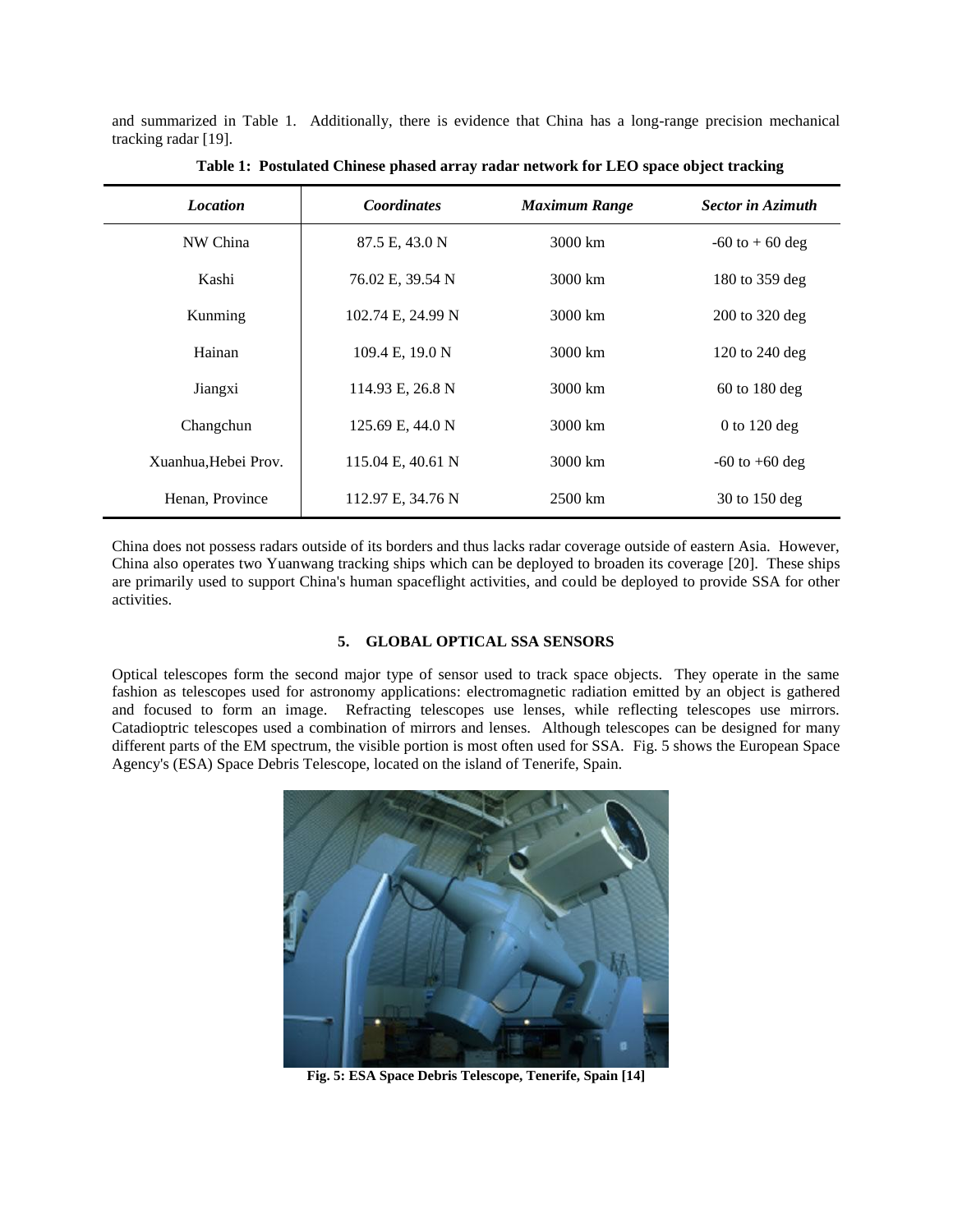The capabilities of optical telescopes are usually measured by the size of their aperture and field of view (FOV). The size of the aperture determines the amount of light that is collected and the depth of field over which the telescope can focus. The FOV determines how much area can be seen by the telescope any given moment. Traditionally, there is an engineering tradeoff between the ability for a telescope to quickly search a wide area and the ability to detect very faint objects.

An increasing number of optical telescopes are being developed with adaptive optics (AO) for SSA applications. AO systems work by measuring distortions in a wavefront and compensating for them in the light detection system. In SSA applications, this typically involves using a laser to create a temporary guide star near the object being imaged. The laser's distortion due to the Earth's atmosphere is measured and used to correct the image of the target object.

The main advantage of optical telescopes for SSA is their range. Above 5,000 km altitude, it becomes very time consuming and difficult for radars to search for objects. Optical telescopes can perform this function much faster and easier. The main disadvantage of optical telescopes is that they can only operate under certain conditions. Those that rely on the Sun to illuminate their targets can only work when the target is illuminated and the telescope is in darkness. Clouds and light pollution from cities and human activities are also an issue. The best locations for telescopes are where the air is thin, dry, and free from contaminants, and these locations are usually only found at high elevations or in remote desert areas.

## **United States**

The U.S. SSN has fewer optical telescopes than radars, but the telescopes have better geographical distribution. The main U.S. optical system is the Ground Based Electro-Optical Deep Space Surveillance (GEODSS) system. It consists of three separate sensors sites: Socorro, New Mexico, Maui, Hawaii, and Diego Garcia in the Indian Ocean. Each site operates a cluster of three telescopes, each of which can be operated independently from the others. An additional mobile site with one telescope is located at Morón, Spain. Several other optical instruments located on Maui are also used, for both tracking and imaging of space objects. Together, the GEODSS system provides global coverage of the GEO belt, although weather can cause gaps in the coverage.

#### **Russia (Commonwealth of Independent States)**

The Russian military operates a significant optical tracking facility in northern Tajikistan. Known as Okno or "window", the facility includes a number of optical telescopes that can track objects in all orbital regimes, including LEO. The Okno facility provides the Russian military with coverage of the GEO belt over Russia only.



**Fig. 6: Russian Okno facility[\[21\]](#page-9-19)**

The Russian Academy of Sciences manages a network of optical telescopes around the world known as the International Scientific Optical Network (ISON) which does provide global coverage of the GEO belt. ISON is a partnership of between many academic and scientific institutions, currently including 30 telescopes in 20 observatories in 10 countries [\[22\]](#page-9-20). Most of these facilities are located in Europe and Asia, with one being located in South America and off the coast of Africa. ISON is a heterogeneous mix of telescopes of various sizes and capabilities, but as a network it can track a wide range of object sizes throughout deep space and provide a significant number of observations.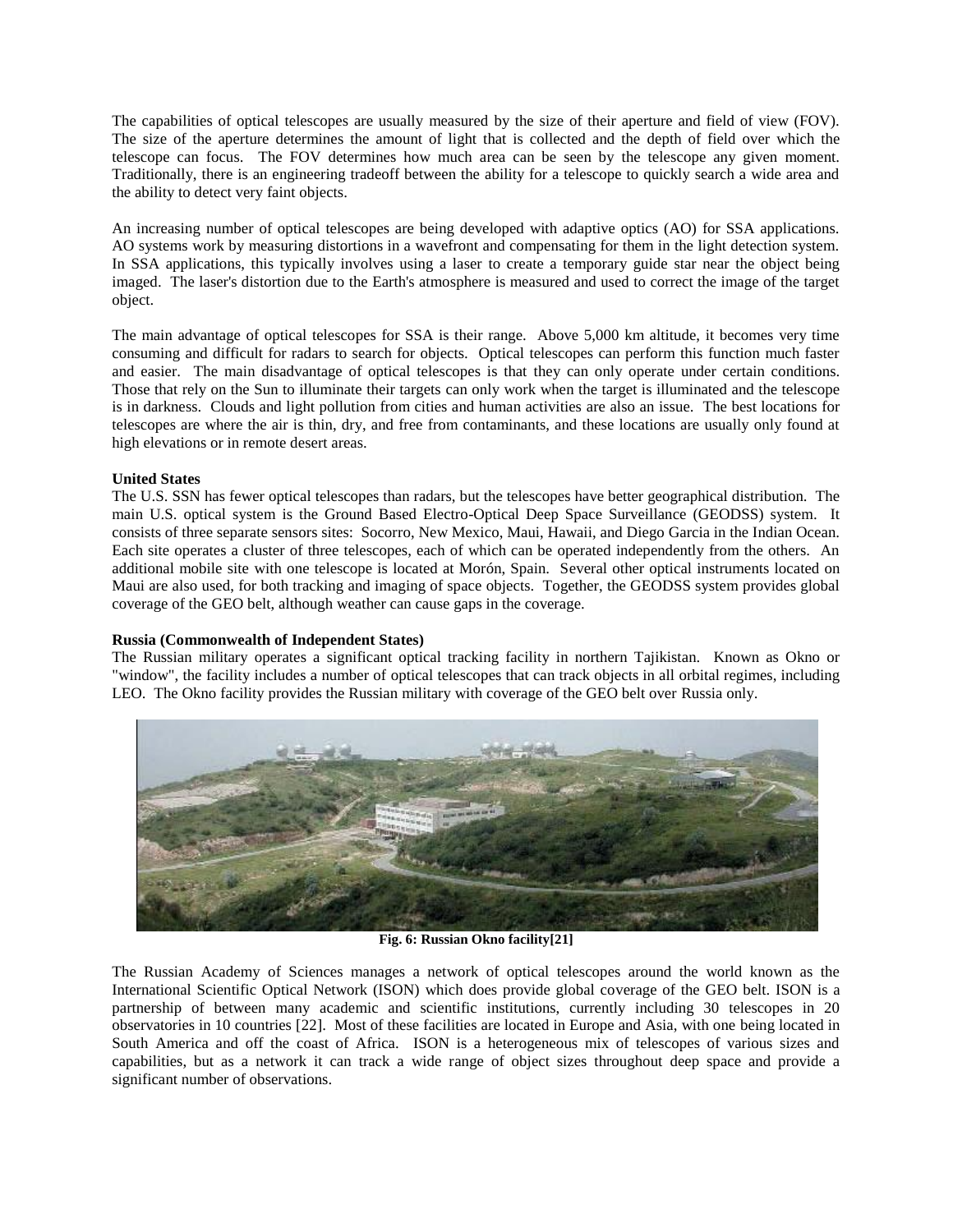### **People's Republic of China (PRC)**

More information is known about China's optical telescope capabilities for SSA that radars, in part because of China's participation in the Inter-Agency Debris Coordination Committee (IADC). China's main optical SSA capabilities are operated by the Purple Mountain Observatory, which operates multiple telescopes in four separate locations that can track satellites throughout all orbital regimes. However, like Russia, China lacks coverage outside of its borders and thus does not have global coverage of the GEO belt.

#### **Space-Based**

Space-based optical telescopes provide a number of advantages over ground-based, primarily the absence of weather and an atmosphere, and are increasingly being seen as an important part of an SSA system. The U.S. military launched the Midcourse Space Experiment (MSX) satellite in 1996 which became the first dedicated space-based optical telescope for SSA. Until its end-of-life in 2006, MSX used its optical sensors to contribute to the SSN, primarily by finding lost objects in the GEO belt. MSX is due to be replaced by a more advanced constellation of dedicated SSA sensors known as the Space-Based Space Surveillance System (SBSS).

Canada is also planning on launching space-based optical satellites to support SSA. It's Near Earth Object Surveillance Satellite (NEOSSat) will have the mission to detect and track both asteroids in orbit around the Sun and objects in high altitude orbits around the Earth. NEOSSat will be followed by Sapphire, an autonomous, dedicated satellite for SSA that will contribute to the U.S. SSN [\[23\]](#page-9-21).

# **6. CONCLUSIONS**

The initial research done for this project indicates that the world does not suffer from a lack of SSA sensors. Rather, there is a global deficit in knowledge about the sensors that are currently available and their capabilities for SSA, and more importantly a lack of capability to share or combine data between sensors and networks. Such sharing or collaboration is not a trivial matter – there are significant technical obstacles to overcome in dealing with data formats, tasking, calibration, authentication, and data validity. Significant policy obstacles also surround data sharing policy and ensuring security and privacy concerns are met.

However, none of these obstacles are insurmountable, and the value of improving SSA globally for all space actors likely outweighs the political and economic cost of overcoming these issues. Enhancing global SSA capabilities through collaboration and sharing will improve the long-term sustainability of the space environment by providing all space actors with the information necessary to act safety, efficiently, and responsibly. Global SSA can also act as a transparency and confidence building measure (TCBM) to reduce mistrust and misperceptions in space, thereby reducing the risk of conflict and degradation of the space environment.

# **7. FUTURE WORK**

The future work on this project can be divided up into three phases. The first is to compile a database of global SSA sensors using existing sources and information. The primary information in this database will be name, location, type, and capabilities. Phase two will create an Internet-accessible version of that database. Once online, the information will be publicly accessible. Members of the global SSA community will be able to add or correct information, and it is hoped that states will use the database to showcase the SSA resources they can offer. Consideration is being given for the creation of a Google Earth layer from this database. This will allow linking of actual satellite imagery of locations with the sensor characteristics and visualizations of sensor coverage within Google Earth. This database will then be available for anyone to access and retrieve information. Phase three will include analysis based on this data set of global SSA capabilities, and in particular the advantages and disadvantages of various sensor combinations. Consideration is also being given to offering of a prize to the best analysis.

Additional research is needed in a number of areas, including quantifying the types of data and accuracy needed to support civil SSA, as separate from the requirements for military SSA, and in quantifying the operational capabilities of global SSA sensors.

### **8. ACKNOWLEDGEMENTS**